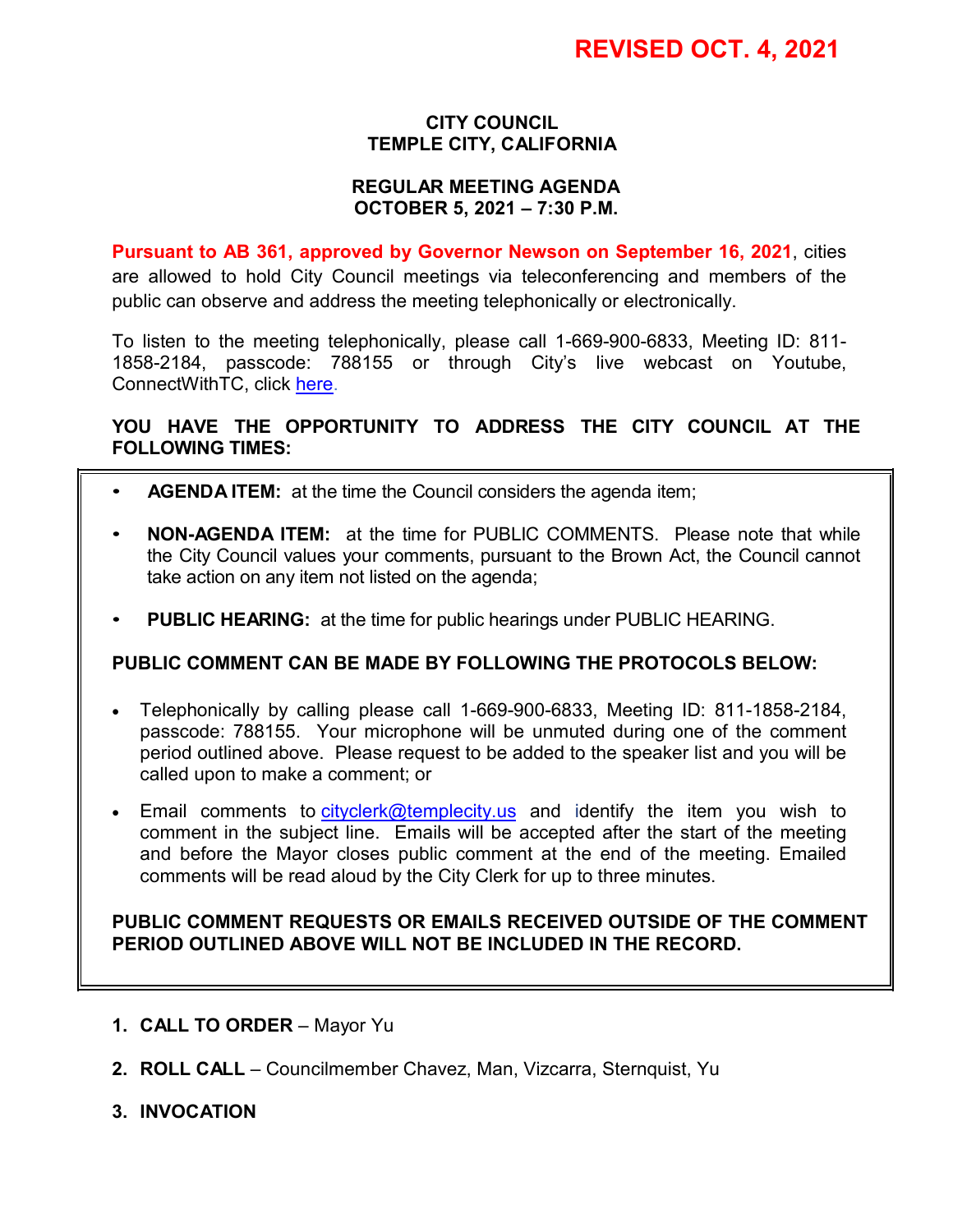# **4. PLEDGE OF ALLEGIANCE**

### **5. CEREMONIAL MATTERS – PRESENTATIONS**

A. UPPER SAN GABRIEL VALLEY MUNICIPAL WATER DISTRICT UPDATE ON CURRENT WATER SUPPLY CONDITIONS – General Manager Tom Love and Board Director Charles Trevino

### **6. PUBLIC COMMENTS ON ITEMS NOT LISTED ON THE AGENDA**

The City Council will now hear public comments regarding items **not listed** on the agenda. The procedure to address the City Council is highlighted on the first page of this agenda. This section is limited to 30 minutes total.

#### **7. CONSENT CALENDAR**

All Consent Calendar items may be approved in a single motion as recommended unless removed for further discussion. If members of the City Council or persons in the audience wish to discuss any matters listed on the Consent Calendar, please address them at this time.

Recommendation: Approve Items A through D per recommendations.

#### A. APPROVAL OF MINUTES

The City Council is requested to review and approve:

- 1. The Minutes of the Special [City Council Meeting of September 21, 2021;](https://www.ci.temple-city.ca.us/DocumentCenter/View/16812/7A1_CCM---2021-09-21-Special) and
- 2. [The Minutes of the Regular City Council Meeting of September 21, 2021.](https://www.ci.temple-city.ca.us/DocumentCenter/View/16813/7A2_CCM---2021-09-21)

Recommendation: Approve.

# [B. APPROVAL OF EXTENSION OF THE CITY OF TEMPLE CITY EMERGENCY](https://www.ci.temple-city.ca.us/DocumentCenter/View/16814/7B_EPSL-Extension_Staff-Report_Jan-31-2022)  [PAID SICK LEAVE \(COVID-19\)](https://www.ci.temple-city.ca.us/DocumentCenter/View/16814/7B_EPSL-Extension_Staff-Report_Jan-31-2022)

The City Council is requested to approve an extension of the City's Emergency Paid Sick Leave policy to ensure the safety of the workplace so that eligible City employees are able to quarantine and isolate from the effects related to COVID-19.

Recommendation:

- 1. Approve an extension of the City of Temple City Emergency Paid Sick Leave (TCEPSL) policy, Administrative Policy Number 4.19, to January 31, 2022 for COVID-19 related absences; and
- 2. Authorize the City Manager to sign Revision Number 1 of the TCEPSL policy.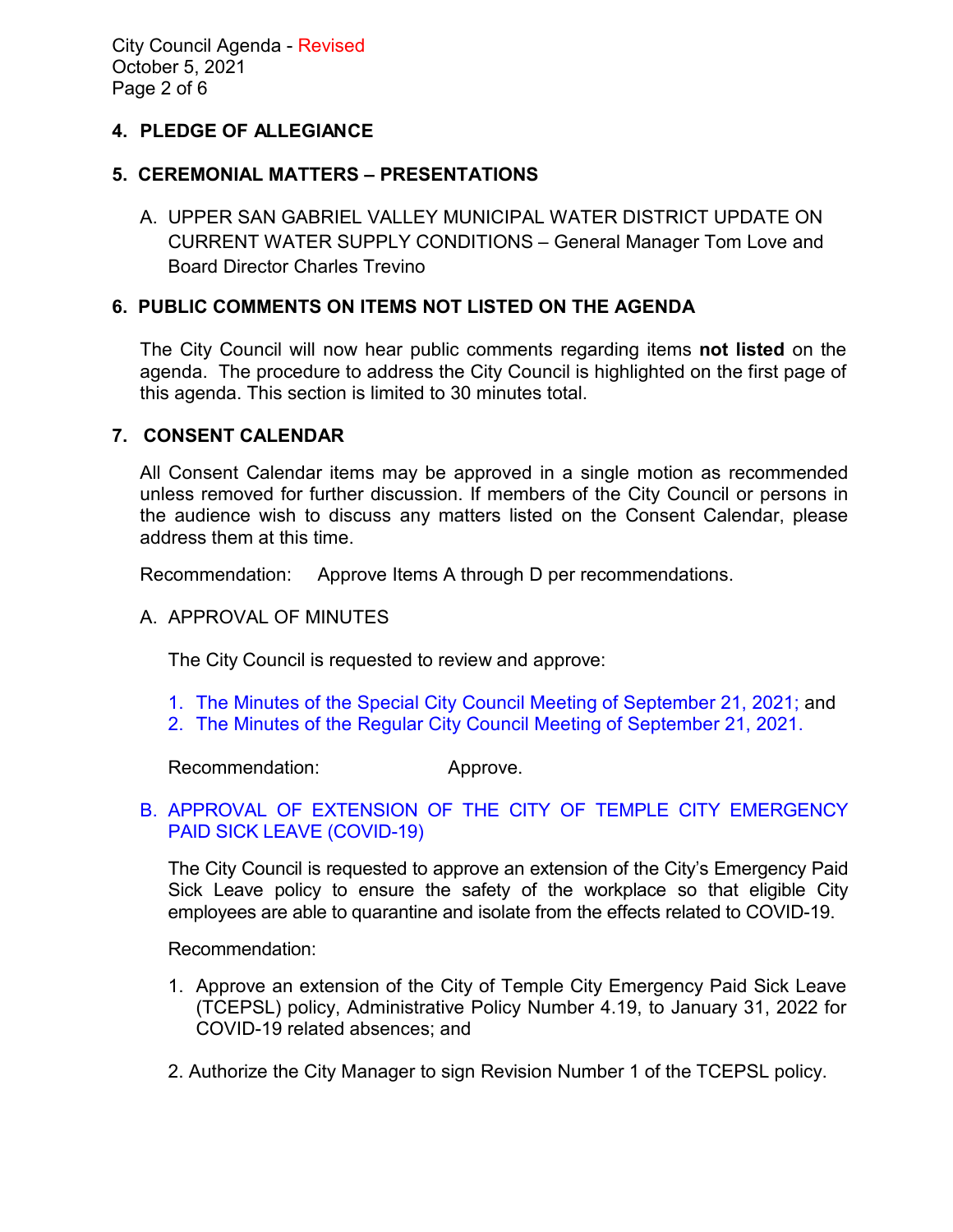#### C. [ADOPTION OF RESOLUTION NO. 21-5559](https://www.ci.temple-city.ca.us/DocumentCenter/View/16815/7C_CC-Warrant-FY-2020-2021-w-attachments) APPROVING PAYMENT OF BILLS [FOR FISCAL YEAR 2020-21](https://www.ci.temple-city.ca.us/DocumentCenter/View/16815/7C_CC-Warrant-FY-2020-2021-w-attachments)

The City Council is requested to adopt Resolution No. 21-5559 authorizing the payment of bills.

Recommendation: Adopt Resolution No. 21-5559.

#### D. [ADOPTION OF RESOLUTION NO. 21-5560](https://www.ci.temple-city.ca.us/DocumentCenter/View/16816/7D_CC-Warrant-FY-2021-22-w-attachments) APPROVING PAYMENT OF BILLS [FOR FISCAL YEAR 2021-22](https://www.ci.temple-city.ca.us/DocumentCenter/View/16816/7D_CC-Warrant-FY-2021-22-w-attachments)

The City Council is requested to adopt Resolution No. 21-5560 authorizing the payment of bills.

Recommendation: Adopt Resolution No. 21-5560.

#### **8. PUBLIC HEARING**

A. [INTRODUCTION AND FIRST READING OF ORDINANCE NO. 21-1057,](https://www.ci.temple-city.ca.us/DocumentCenter/View/16817/8A_Art-in-Public-Places-Program_Staff-Report-for-First-Reading-Ord-No-21-1057)  [AMENDING TITLE 2 \(ADMINISTRATION\), CHAPTER 6 \(CITY COMMISSIONS\),](https://www.ci.temple-city.ca.us/DocumentCenter/View/16817/8A_Art-in-Public-Places-Program_Staff-Report-for-First-Reading-Ord-No-21-1057)  [ARTICLE C \(ART IN PUBLIC PLACES PROGRAM\), SECTION 5 \(DONATIONS](https://www.ci.temple-city.ca.us/DocumentCenter/View/16817/8A_Art-in-Public-Places-Program_Staff-Report-for-First-Reading-Ord-No-21-1057)  [AND OTHER CHARITABLE GIFTS\) OF THE TEMPLE CITY MUNICIPAL CODE](https://www.ci.temple-city.ca.us/DocumentCenter/View/16817/8A_Art-in-Public-Places-Program_Staff-Report-for-First-Reading-Ord-No-21-1057)  [FOR THE ART IN PUBLIC PLACES PROGRAM](https://www.ci.temple-city.ca.us/DocumentCenter/View/16817/8A_Art-in-Public-Places-Program_Staff-Report-for-First-Reading-Ord-No-21-1057)

The proposed ordinance amends Section 5 (Donations and Other Charitable Gifts) of the Art in Public Places Program Municipal Code. The amendments provide first review to the Parks and Recreation Commission for donations and other charitable gifts to the Art in Public Places Program. After first review by the Commission, recommendations will be forwarded to the City Council for final review.

Presenter: Parks and Recreation Director

Recommendation:

- 1. Introduce for first reading by title only and waive further reading of Ordinance No. 21-1057, amending Title 2, Chapter 6, Article C, Section 5 of the Temple City Municipal Code regarding the Art in Public Place Program; and
- 2. Schedule the second reading of Ordinance No. 21-1057 for October 19, 2021.

#### **9. UNFINISHED BUSINESS** – None

#### **10. NEW BUSINESS**

[A. FISCAL YEAR \(FY\) 2020-2021 FOURTH QUARTER PRELIMINARY FINANCIAL](https://www.ci.temple-city.ca.us/DocumentCenter/View/16818/10A_4th-Qtr-Preliminary-Financial-Update_4th-Quarter-Budget-Amendments)  [REVIEW, TREASURER'S REPORT, REVENUE, EXPENDITURE AND CAPITAL](https://www.ci.temple-city.ca.us/DocumentCenter/View/16818/10A_4th-Qtr-Preliminary-Financial-Update_4th-Quarter-Budget-Amendments)  [PROJECT SUMMARY REPORTS AND BUDGET AMENDMENTS](https://www.ci.temple-city.ca.us/DocumentCenter/View/16818/10A_4th-Qtr-Preliminary-Financial-Update_4th-Quarter-Budget-Amendments)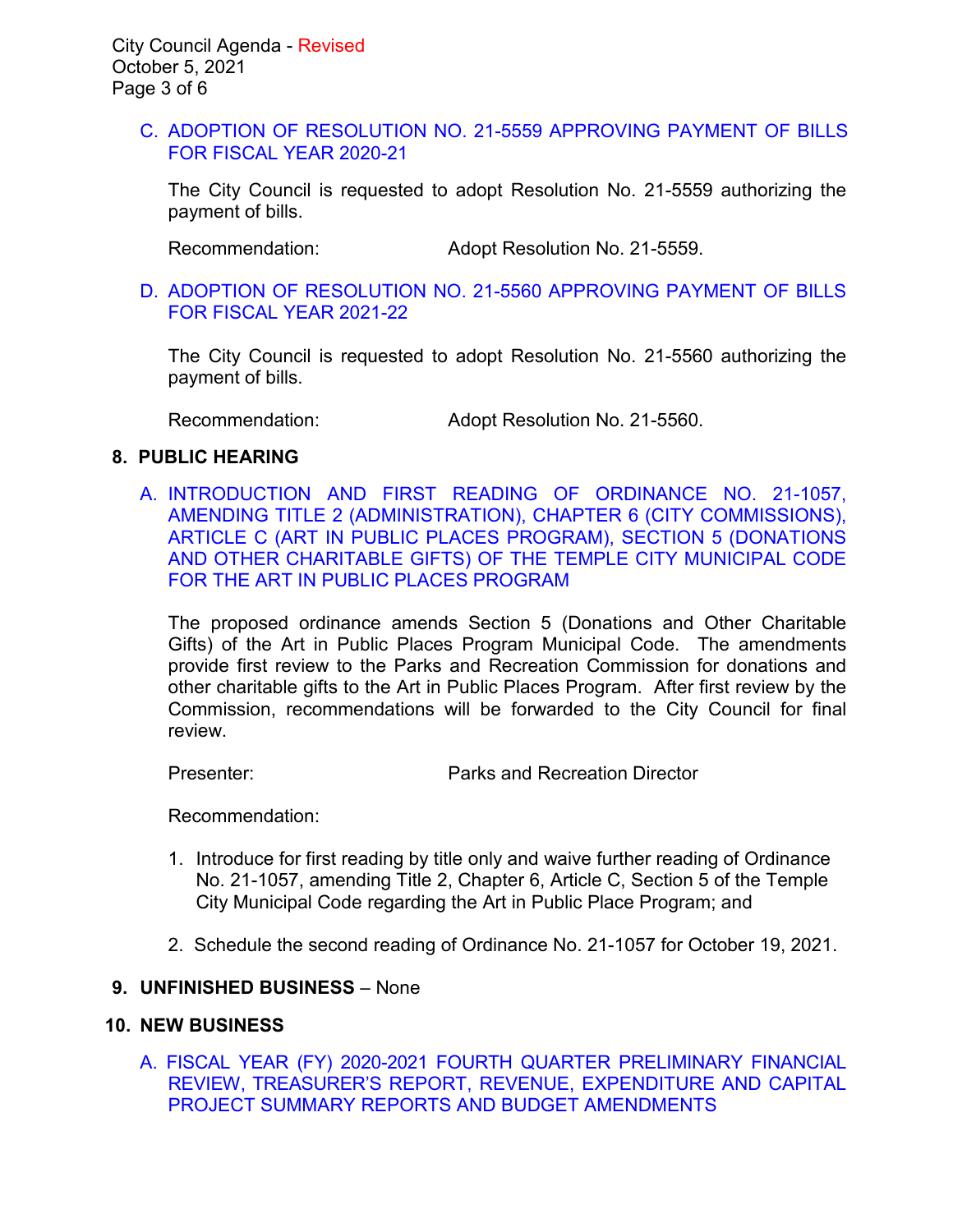The quarterly financial status report provides City Council with an update of revenue and expense information of the City's overall financial condition. The quarterly reports also identify adjustments needed to align the City's revenue resources with the cost of providing services.

Presenter: Administrative Services Director

Recommendation:

- 1. Receive the Fiscal Year 2020-2021 (FY20-21) Fourth Quarter Financial Review and related reports; and
- 2. Approve and authorize staff to review revenue and expenditure estimates as indicated in Attachment "A".

# [B. DISCUSSION REGARDING THE ALLOCATION OF AMERICAN RESCUE PLAN](https://www.ci.temple-city.ca.us/DocumentCenter/View/16820/10B_ARPA-Allocation-Staff-Report)  [ACT \(ARPA\) OF 2021 FUND](https://www.ci.temple-city.ca.us/DocumentCenter/View/16820/10B_ARPA-Allocation-Staff-Report)

The City Council is requested to provide direction to staff regarding the uses of the ARPA allocation fund allocated to the City.

| Presenter:      | <b>City Manager and Administrative Services</b><br><b>Director</b>                                                                                                   |
|-----------------|----------------------------------------------------------------------------------------------------------------------------------------------------------------------|
| Recommendation: | The City Council is requested to provide<br>direction for the potential uses of the ARPA<br>allocation allocated to the City of Temple City<br>totaling \$8,566,752. |

#### C. [PERMANENT LOCAL HOUSING ALLOCATION PROGRAM \(PLHA\)](https://www.ci.temple-city.ca.us/DocumentCenter/View/16819/10C_PLHA-Staff-Report)

The City of Temple City will be receiving Permanent Local Housing allocation funds for both Year 1 and 2 of the Permanent Local Housing Allocation Program. Los Angeles County Development Authority will require the City to pass resolutions in regards to which eligible activity the City chooses to use its PLHA funds on.

Presenter: Management Analyst

Recommendation: The City Council is requested to discuss and provide direction on how the City should appropriate its Permanent Local Housing Allocation funding for Fiscal Year 2021-22.

# **11. UPDATE FROM CITY MANAGER**

A. SAN GABRIEL VALLEY COUNCIL OF GOVERNMENTS HOMELESS PROGRAM FUNDING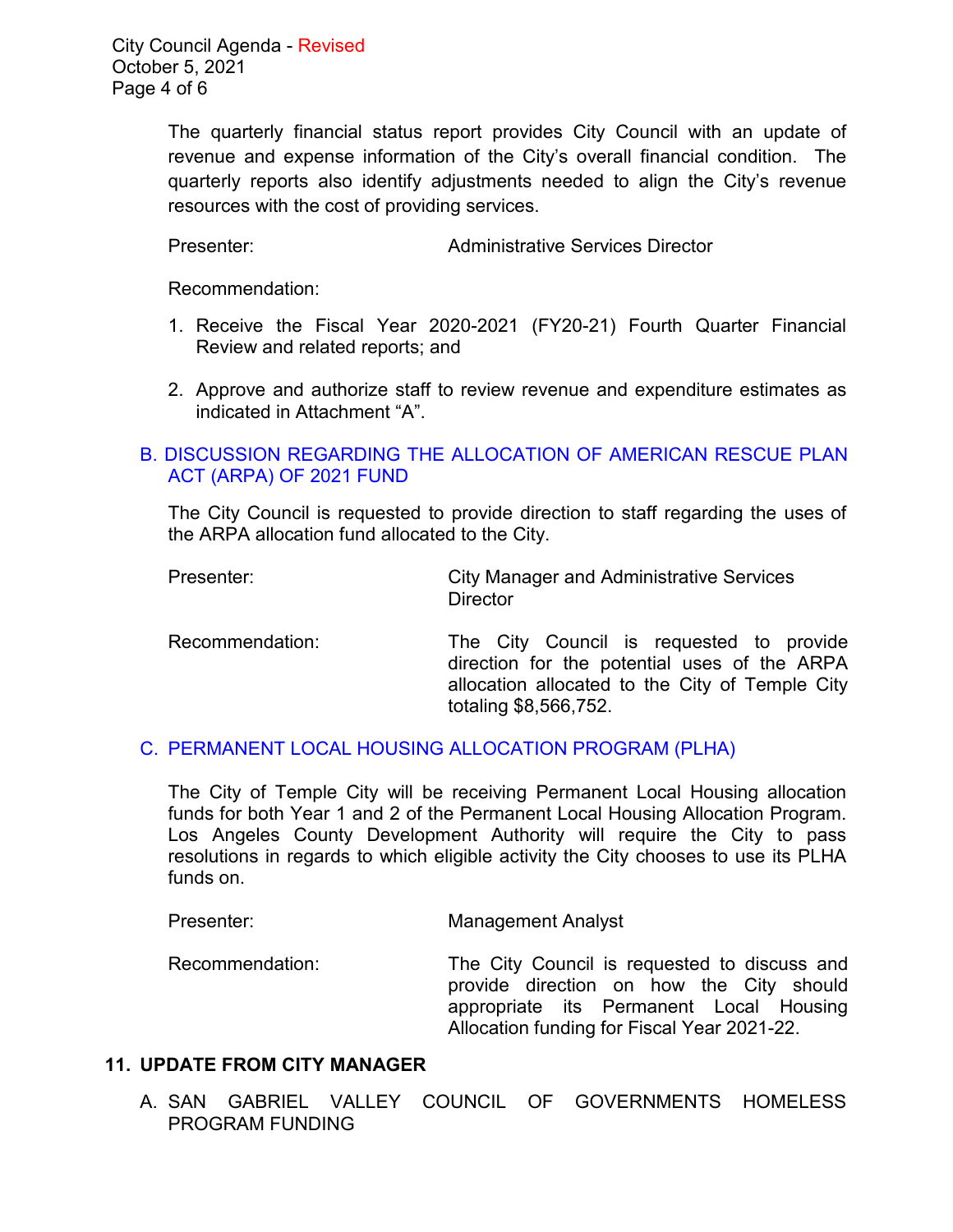# **12. UPDATE FROM CITY ATTORNEY**

# **13. COUNCIL REPORTS REGARDING AD HOC OR STANDING COMMITTEE MEETINGS**

- A. SCHOOL DISTRICT/CITY STANDING COMMITTEE (Councilmember Man and Councilmember Chavez) – Formed 1/3/2012
- B. LAS TUNAS DOWNTOWN REVITALIZATION STANDING COMMITTEE (Councilmember Chavez and Mayor Yu) – Formed 2/18/2014
- C. FUTURE DEVELOPMENT OF CITY PROPERTIES STANDING COMMITTEE (Mayor Yu and Councilmember Man) – Formed 2/18/2014
- D. AUDIT STANDING COMMITTEE (Councilmember Chavez and Mayor Yu) – Formed 7/15/2014
- E. FACILITIES, PUBLIC WORKS, AND INFRASTRUCTURE STANDING COMMITTEE (Mayor Yu and Councilmember Man) – Formed 4/4/2017
- F. PRIMROSE PARK ART ELEMENT AD HOC (Councilmember Vizcarra and Mayor Yu) – Formed 5/19/20
- G. CITY BASED HOMELESS PLAN STANDING COMMITTEE (Councilmember Vizcarra and Mayor Pro Tem Sternquist) – Formed 3/16/21

# **14. COUNCIL ITEMS SEPARATE FROM THE CITY MANAGER'S REGULAR AGENDA**

- A. COUNCILMEMBER CHAVEZ
- B. COUNCILMEMBER MAN
- C. COUNCILMEMBER VIZCARRA
- D. MAYOR PRO TEM STERNQUIST
- E. MAYOR YU

# **15. ADDITIONAL PUBLIC COMMENTS ON ITEMS NOT LISTED ON THE AGENDA**

The City Council will now hear additional public comments regarding items not listed on the agenda. The procedure to address the City Council is highlighted on the first page of this agenda.

# **16. ADJOURNMENT**